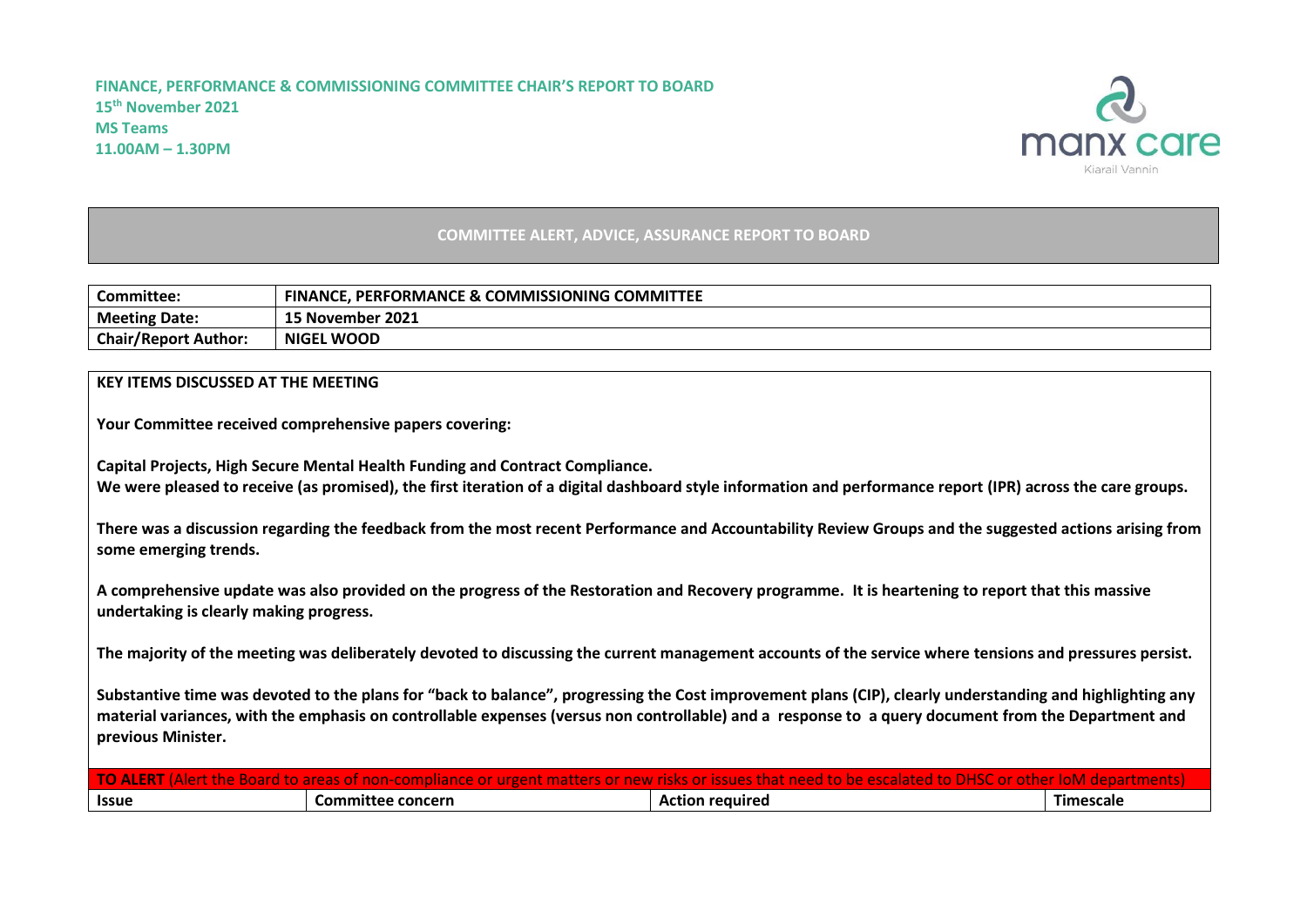| Letter received from the<br>Minister of Health and Social<br>Care | The Committee was informed of the significant<br>movement in deficit since the initial response<br>to the Minister had been considered. JL and<br>TC had agreed to provide a formal response to<br>the DHSC by Friday 26 November.                                                                                                                                                                   | To be discussed at the next board meeting.       | 23 November 2021 |
|-------------------------------------------------------------------|------------------------------------------------------------------------------------------------------------------------------------------------------------------------------------------------------------------------------------------------------------------------------------------------------------------------------------------------------------------------------------------------------|--------------------------------------------------|------------------|
| <b>High Secure Mental Health</b><br><b>Funding Paper</b>          | There had been a request to provide a patient<br>with a high secure bed in the UK at a cost of<br>approximately £400k per annum. The<br>placement would be long term. This was the<br>first time that such a request had been<br>received however there was a pipeline of<br>patients that would require such placements<br>going forward so it was essential that the<br>correct precedent was set. | To be discussed with DHSC and Treasury.          |                  |
|                                                                   | ASSURE (Detail here any areas of assurance that the Committee has received)                                                                                                                                                                                                                                                                                                                          |                                                  |                  |
| <b>Issue</b>                                                      | <b>Assurance Received</b>                                                                                                                                                                                                                                                                                                                                                                            | <b>Action</b>                                    | <b>Timescale</b> |
| <b>Contract Compliance Update</b>                                 | All known non-compliant contracts had been                                                                                                                                                                                                                                                                                                                                                           | The Committee would maintain a watching brief on |                  |
|                                                                   | reviewed and prioritised. A contract manager<br>had been identified within each care group. It<br>was anticipated the project would take three<br>years to complete.                                                                                                                                                                                                                                 | the progress.                                    |                  |
| Performance and<br><b>Accountability Review</b>                   | It was acknowledged that there were variable<br>levels of understanding from budget holders<br>about their responsibilities regarding their<br>budgets. Workshops would be held between<br>finance and the care groups to improve<br>understanding and in turn improve the ability<br>to forecast accurately.                                                                                        |                                                  |                  |
| <b>Restoration and Recovery</b>                                   | The plan continued to be delivered on track<br>and on budget.                                                                                                                                                                                                                                                                                                                                        |                                                  |                  |